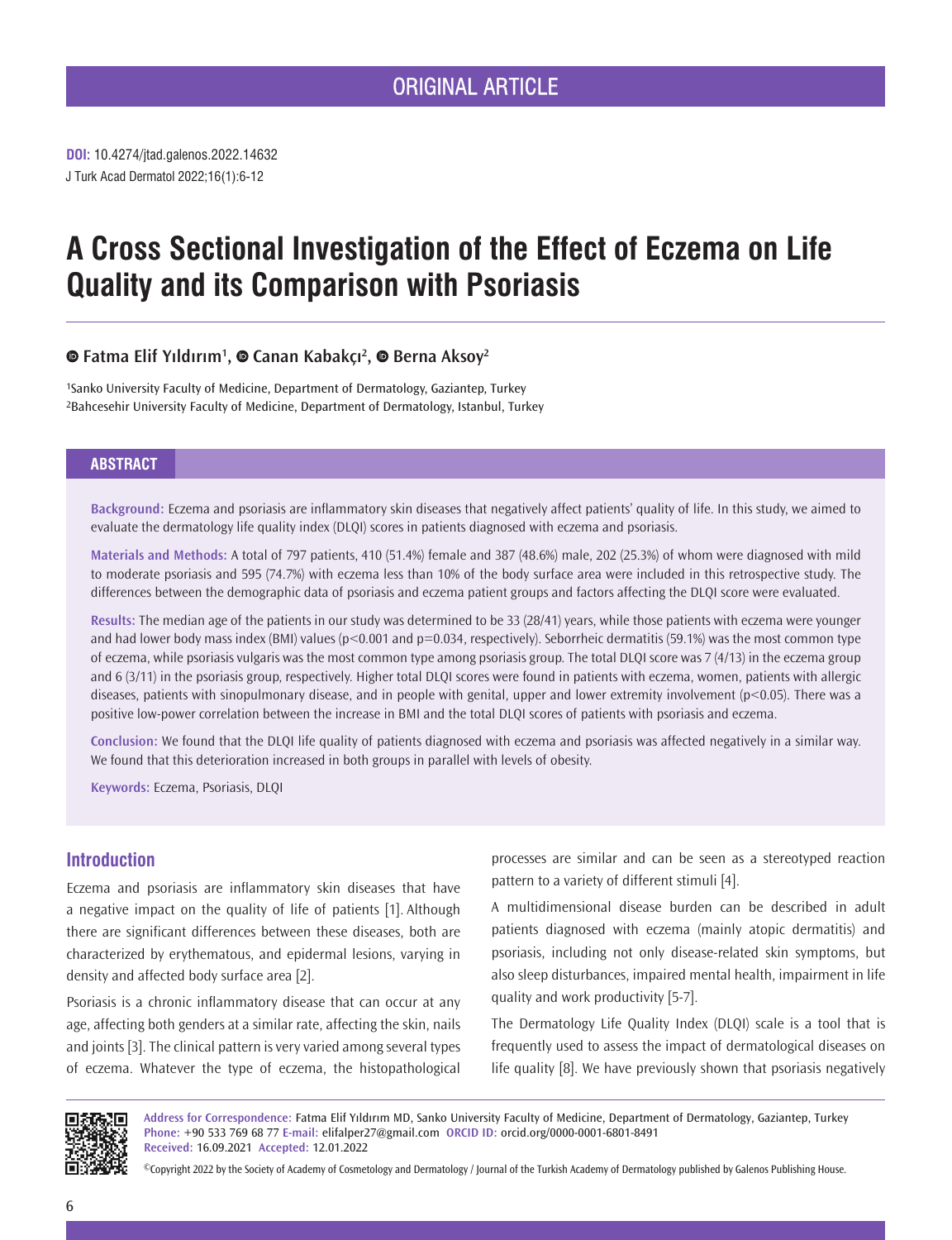affects the life quality of Turkish patients via using DLQI [9]. In this study, we aimed to compare the effect of eczema on the life quality with psoriasis patients in whom this effect is best known and to reveal the factors affecting life quality.

# **Materials and Methods**

# **Design of the Study**

This study was conducted at the Bahcesehir University Faculty of Medicine Hospital, Dermatology Clinic from October 2017 to March 2020. Seven hundred ninety-seven patients with a clinical diagnosis of psoriasis were enrolled in the study. After the selection criteria were met, all patients were informed about the study and informed consent was obtained.

## **Patients**

Socio-demographic characteristics of the patients (age, gender, educational status, marital status, income level, alcohol and smoking habits, and comorbid diseases), psoriasis and eczema-specific data (disease subtype, involvement area, disease duration, and presence of psoriatic arthritis) were recorded. The researcher, a dermatologist, collected socio-demographic and clinical data. Inclusion criteria for the study were that the patients be older than 18 years of age, have the ability to give informed consent, be literate in Turkish, and have clinically and/or laboratory-defined psoriasis or eczema with less than 10% body surface area involvement. Patients younger than 18 years of age, those who were unable to evaluate the DLQI form and did not agree to participate in the study, and those with two dermatological diseases were excluded from the study. Ethical permission for conducting this study was obtained from the Ethics Committee of Kocaeli University in the province where the relevant institution is located (approval number: 2016/172, date:17.02.2016).

#### **Measurements**

Independent variables included demographic, socio-economic, and clinical characteristics. Patients who signed the informed consent form were asked to complete the DLQI.

# **DLQI Score**

DLQI is a questionnaire created for patients with skin diseases and consists of 10 items (emotions, daily activities, leisure time, work, personal relationships and treatment) that are filled out by the patients themselves. The overall DLQI score is the sum of the individual answer scores and ranges from 0 [meaning the skin disease has no effect on health-related quality of life (HRQoL)] to 30 (meaning the maximum effect on HRQoL). A DLQI score of 0-1 points indicates no impact on the patient's life; 2-5: a slight impact on the patient's life; 6-10: a moderate impact on the patient's life; 11-20: a significant impact on the patient's life; and a score of 21-30 is defined as one in which the patient's life is severely impacted. Score increase is associated with decreased quality of life. The Turkish version of this questionnaire was prepared by Ozturkcan et al. [10] and a study of its accuracy and validity has been conducted.

## **Statistical Analysis**

The Statistical Package for the Social Sciences 26.0 (IBM Corporation, Armonk, New York, United States) program was used in the analysis of variables. The suitability of univariate data to normal distribution was evaluated by Kolmogorov-Smirnov test and Shapiro-Wilk Francia test. The Mann-Whitney U test was used with the Monte Carlo simulation technique in comparing two independent groups with each other according to the quantitative data. Spearman's rho tests were used to examine the correlations of variables with each other. In the comparison of categorical variables with each other, the Pearson chi-square test was used with exact results and the column proportions were compared with each other and expressed according to the Benjamini-Hochberg corrected p-value results. Odds ratio was used with 95% confidence intervals to show how many times those with a risk factor were higher than those without. Linear Regression, Random Forest, and Neural Network (Multilayer Perceptron-Radial Basis) were used to find and predict the variable with the highest significance in the DLQI total score. Since none of these methods could create a meaningful and valid model, their results were not reported. Quantitative variables were explained in tables as mean±standard deviation, median±interquartile range and median (minimum/maximum), categorical variables were shown as n (%). Variables were analyzed at a 95% confidence level and a p-value of less than 0.05 was considered to be significant.

# **Results**

## **Demographic Characteristics**

Our study included 410 (51.4%) females and 387 (48.6%) males, of whom 202 (25.3%) were mild to moderate psoriasis and 595 (74.7%) were eczema patients with less than 10% body surface area involvement. The most common type of eczema found in eczema group was seborrheic dermatitis (59.1%), while psoriasis vulgaris was the most common type in the psoriasis group (67.8 %) (Table 1). While the median age of the patients in our study was 33 (28/41) years, patients with eczema were younger (32 vs. 37) and had lower body mass index (BMI) values (25.4 vs. 26) ( $p$ <0.001 and  $p$ =0.034, respectively) (Table 2).

#### **Comparison of Eczema and Psoriasis Groups**

While there was no difference between genders in the eczema group, it was found that psoriasis was more common in women than men (F/M: 1.7). The frequency of involvement in the truncus, genital area and extremities was found to be higher in patients with psoriasis than in those in the eczema group. On the other hand, the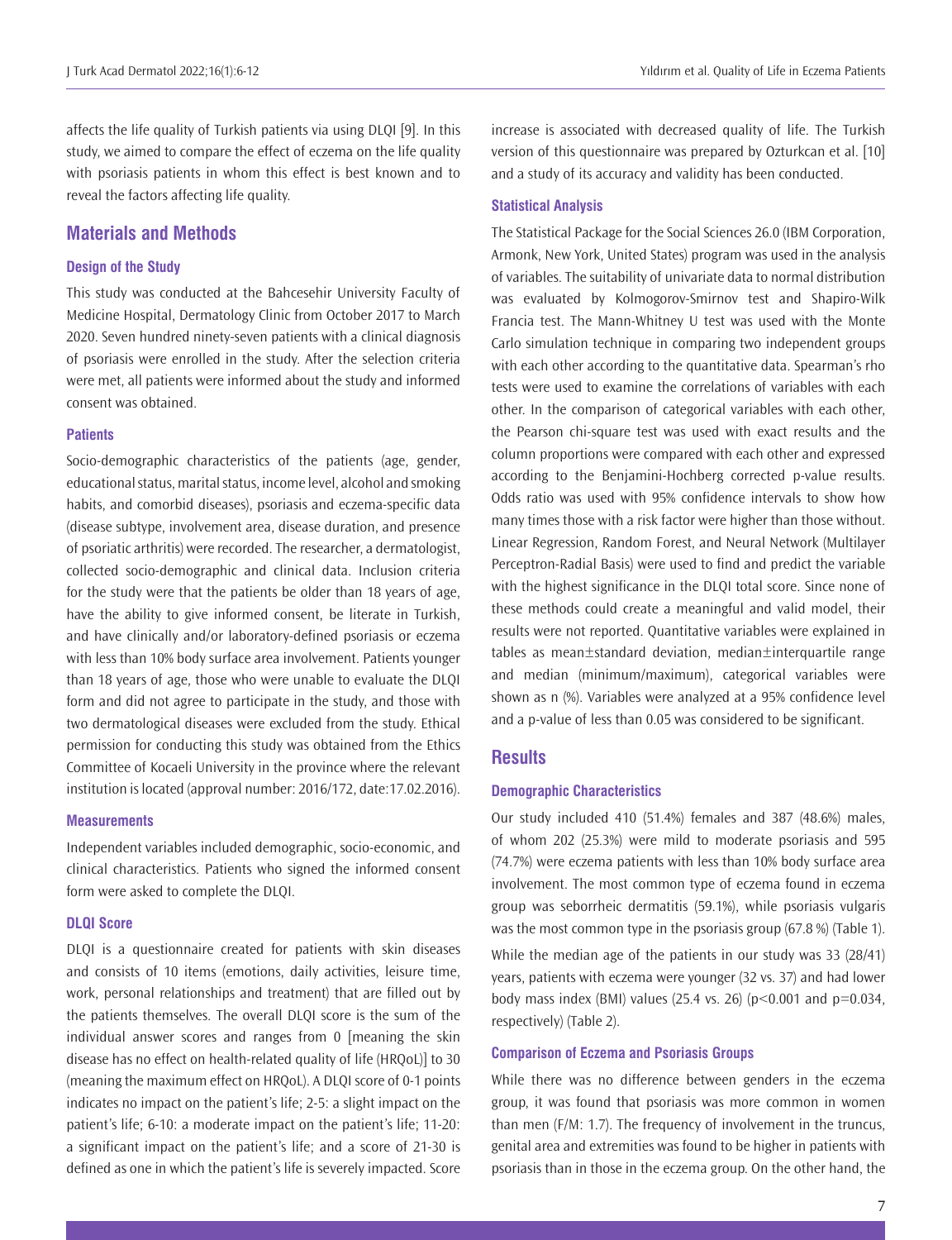| Table 1. Demographic findings |                |       |  |  |
|-------------------------------|----------------|-------|--|--|
|                               | n              | %     |  |  |
| Group                         |                |       |  |  |
| Psoriasis                     | 202            | 25.3% |  |  |
| Eczema                        | 595            | 74.7% |  |  |
| Gender                        |                |       |  |  |
| Female                        | 410            | 51.4% |  |  |
| Male                          | 387            | 48.6% |  |  |
| Eczema type                   |                |       |  |  |
| Seborrheic dermatitis         | 351            | 59.0% |  |  |
| Nummular dermatitis           | 91             | 15.3% |  |  |
| Dyshidrotic Ezcema            | 20             | 3.4%  |  |  |
| Irritant contact dermatitis   | 52             | 8.7%  |  |  |
| Allergic contact dermatitis   | 26             | 4.4%  |  |  |
| Atopic dermatitis             | 26             | 4.4%  |  |  |
| Lichen simplex chronicus      | 17             | 2.9%  |  |  |
| Other                         | 12             | 2.0%  |  |  |
| Psoriasis type                |                |       |  |  |
| Psoriasis vulgaris            | 137            | 67.8% |  |  |
| Palmoplantar pustulosis       | 6              | 3.0%  |  |  |
| Guttate psoriasis             | 6              | 3.0%  |  |  |
| Psoriatic arthritis           | $\overline{2}$ | 1.0%  |  |  |
| Pustular psoriasis            | $\mathbf{1}$   | 0.5%  |  |  |
| Other                         | 50             | 24.8% |  |  |

involvement frequency on face was found to be higher in patients who have eczema compared to the ones with psoriasis (Table 2). While additional skin diseases are more common in patients with eczema, the presence of other systemic diseases in the history of patients with psoriasis, sinopulmonary disease, continuous drug use, metabolic disease, cardiovascular disease, neurological disease, musculoskeletal disease, psychiatric disease, female-male hormonal diseases are statistically more likely (Table 3).

# **DLQI Results**

While the total DLQI score was found to be 7 (4/13) in the eczema group, it was 6 (3/11) in the psoriasis group. When the DLQI effect status of the patients was evaluated, it was found that 252 (31.6%) of the patients were affected at a mild level, 230 (28.9%) of them were moderately severe, and 190 (23.8%) were affected at a very severe level (Table 2). It was found that approximately half of the patients with a diagnosis of psoriasis (none=15.8%, mild=32.2%) had very low DLQI levels. Symptoms, emotions and leisure time scores were found to be significantly higher in the eczema group (p=0.012 and p=0.034, respectively) (Table 2).

## **Comparison by Psoriasis and Eczema DLQI Scores**

When the patients were evaluated according to their psoriasis and eczema DLQI total scores, it was found that among eczema patients; females ( $p=0.003$ ), patients with allergic disease ( $p=0.025$ ), patients with sinopulmonary disease ( $p=0.022$ ), and patients with genital  $(p=0.023)$ , upper extremity  $(p=0.001)$  and lower extremity  $(p=0.016)$ involvement had higher total DLQI scores than others. It was found that in patients with psoriasis only those with lower extremity (p=0.045) involvement had higher DLQI scores than those without lower extremity involvement.

## **DLQI Total Correlation Analysis**

A positive low-strong correlation was found between increased BMI and DLQI total scores, leisure time activities and disrupted friendship scores in patients with psoriasis. In patients with eczema, a positive low-strong correlation was found between increased BMI and DLQI totals, leisure activity, symptoms, level of deterioration in friendships and effect on feelings (Table 4).

# **Discussion**

Chronic dermatological diseases have a significant impact on patients' psychological health, self-esteem, and body image. Chronic stress and associated loss of positive self-image can also lead to social disability, which will likely exacerbate psoriatic and eczema symptoms [5,11]. In our study, we found that the life quality of patients diagnosed with eczema and psoriasis was similarly affected in a negative way.

DLQI is a reliable and valid tool for measuring quality of life and is widely used in psoriasis clinical investigations to assess life quality [6,12]. Studies on psoriasis patients in the United States of America have shown that an increase in disease severity is associated with a decrease in HRQoL, more hospital admissions, decreased selfconfidence, and treatment-related frustration [13,14]. Quality of life is significantly affected in patients with eczema, but DLQI measurement is not used routinely in daily clinical practice.

Psoriasis affects both sexes in equal frequency and can occur at any age, whereas eczema starts at an earlier age and, similar to psoriasis, does not differ in distribution between genders [15,16]. In our study, there was no difference found in the frequency of incidence between genders in the eczema group, while it was found that psoriasis was more common in women than men (F/M: 1.7). The higher prevalence of female patients diagnosed with psoriasis was thought to be related to the fact that the patient cohort in our study consisted of younger patients compared to those in the literature.

It has been shown that the negative effects of psoriasis on life quality can be as severe as heart failure, diabetes, cancer and major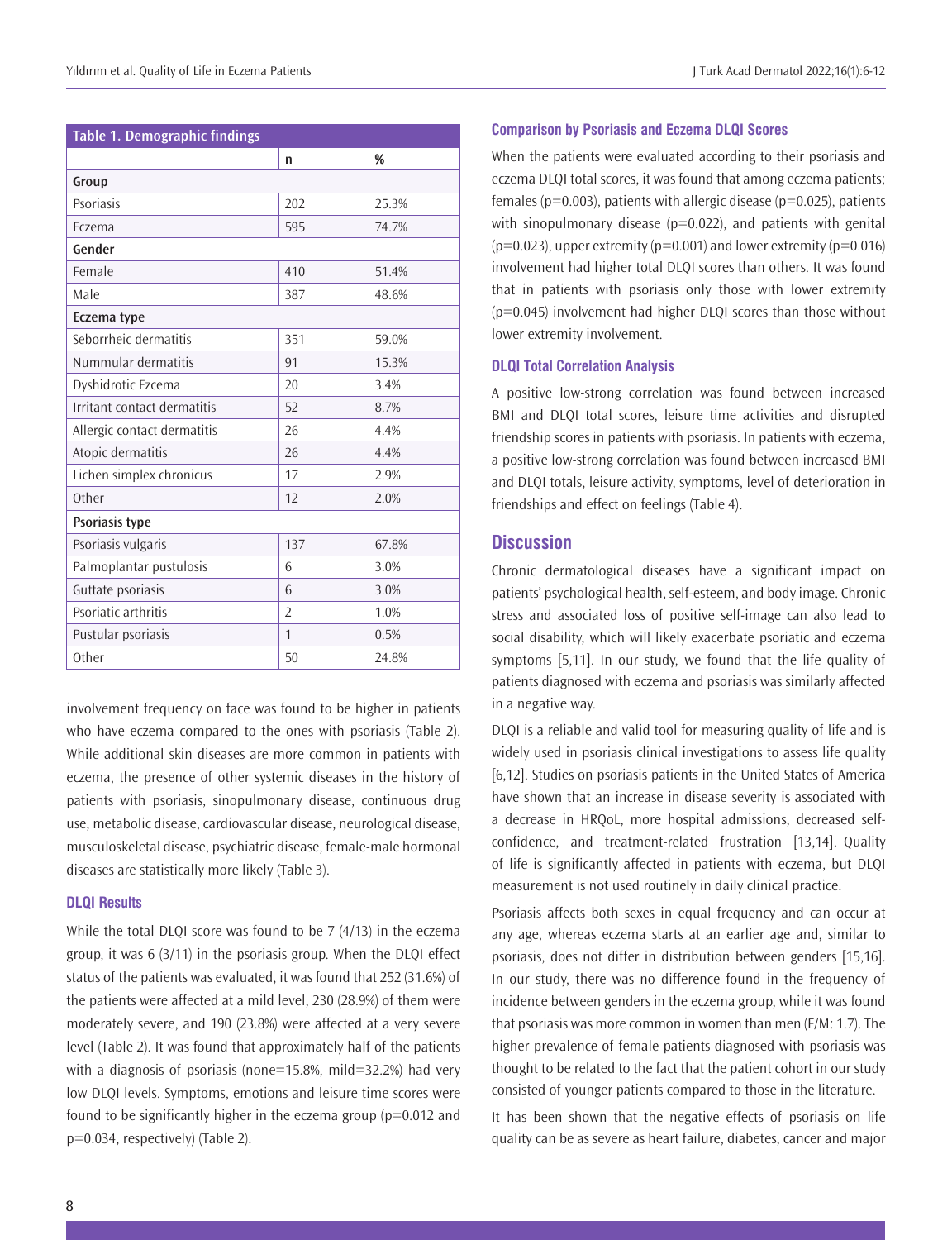| Table 2. Table in which patient groups are compared      |                  |                  |                       |                        |  |
|----------------------------------------------------------|------------------|------------------|-----------------------|------------------------|--|
|                                                          | <b>Total</b>     | Eczema           | <b>Psoriasis</b>      | p                      |  |
|                                                          | $(n=797)$        | $(n=595)$        | $(n=202)$             |                        |  |
| Age, $_{\text{Median (Q1/Q3)}}$                          | 33 (28/41)       | 32(27/38)        | 37 (29/49)            | $< 0.001$ u            |  |
| Complaint duration (months), $M_{\text{Median (Q1/Q3)}}$ | 12(2/36)         | 6(1.5/36)        | 12(4/60)              | $< 0.001$ <sup>u</sup> |  |
| Smoking (absent), n(%)                                   | 244 (30.6)       | 172(28.9)        | 72 (35.6)             | $0.136^{fe}$           |  |
| Alcohol use (absent), $_{n(\%)}$                         | 118(14.8)        | 90(15.1)         | 28(13.9)              | $0.731^{pe}$           |  |
| Presence of allergies, n(%)                              | 173(21.7)        | 134 (22.5)       | 39 (19.3)             | $0.375^{pe}$           |  |
| BMI ( $\text{kg/m}^2$ ), $\text{Median } (01/03)$        | 25.5 (22.4/28.2) | 25.4 (22.3/27.9) | 26 (22.9/30)          | $0.034^u$              |  |
|                                                          | $n$ (%)          | $n$ (%)          | n(%)                  |                        |  |
| Gender                                                   |                  |                  |                       | < 0.001 <sup>pe</sup>  |  |
| Female                                                   | 410 (51.4)       | 284 (47.7)       | 126(62.4)             |                        |  |
| Male                                                     | 387 (48.6)       | 311 (52.3)       | 76 (37.6)             |                        |  |
| Face                                                     | 367 (46.0)       | 320 (53.8)       | 47(23.3)              | < 0.001 <sup>pe</sup>  |  |
| <b>Truncus</b>                                           | 153 (19.2)       | 89 (15.0)        | 64 (31.7)             | < 0.001 <sup>pe</sup>  |  |
| Genital                                                  | 73 (9.2)         | 30(5.0)          | 43 (21.3)             | < 0.001 <sup>pe</sup>  |  |
| <b>Upper extremity</b>                                   | 375(47.1)        | 193 (32.4)       | 182(90.1)             | < 0.001 <sup>pe</sup>  |  |
| Lower extremity                                          | 245 (30.7)       | 104(17.5)        | 141 (69.8)            | < 0.001 <sup>pe</sup>  |  |
| <b>DLQI</b> effect                                       |                  |                  |                       | $0.002^{pe}$           |  |
| None                                                     | 78 (9.8)         | 46(7.7)          | $32(15.8)^{\text{A}}$ | 0.001                  |  |
| Small                                                    | 252 (31.6)       | 187(31.4)        | 65(32.2)              | ns.                    |  |
| Moderate                                                 | 230 (28.9)       | 179 (30.1)       | 51(25.2)              | ns.                    |  |
| Very large                                               | 190 (23.8)       | $153(25.7)^{B}$  | 37(18.3)              | 0,033                  |  |
| <b>Extremely large</b>                                   | 47(5.9)          | 30(5.0)          | 17(8.4)               | ns.                    |  |
|                                                          | Median (Q1/Q3)   | Median (Q1/Q3)   | Median (Q1/Q3)        |                        |  |
| <b>DLQI</b> total                                        | 7(3/12)          | 7(4/13)          | 6(3/11)               | $0.017^u$              |  |
| <b>Symptoms and feelings</b>                             | 3(2/4)           | 3.3(2/5)         | 2.8(2/4)              | $0.012^u$              |  |
| <b>Daily activities</b>                                  | 1(0/2)           | 1(0/2)           | 1(0/2)                | $0.097^u$              |  |
| Leisure                                                  | 1(0/2)           | 1(0/2)           | 0(0/2)                | $0.034$ u              |  |
| Work and school                                          | 0(0/1)           | 0(0/1)           | 0(0/1)                | $0.055^u$              |  |
| <b>Personal relationships</b>                            | 1(0/2)           | 1(0/2)           | 0(0/1)                | $0.135^u$              |  |
| <b>Treatment</b>                                         | 0(0/1)           | 0(0/1)           | 0(0/1)                | $0.957^u$              |  |

u Mann-Whitney U Test (Monte Carlo), <sup>fe</sup> Fisher Exact Test(Exact), <sup>pe</sup> Pearson chi-square Test (Exact), Q1: Percentile %25, Q3: Percentile %75

depression [17]. Patients struggle with the disease and face various psychosocial problems during daily life activities highlighting the need for psychosocial strategies to treat patients diagnosed with psoriasis and to help them improve their overall quality of life. In our previous study conducted with 154 patients with psoriasis in 2011, we found the average DLQI score to be 9.3 (0-29) [9]. In this current study, the median DLQI score was found to be 6 (3/11) in patients diagnosed with psoriasis. We believe that the lower average DLQI score found in the current study is due to the fact that the psoriasis patients included in the study had milder disease activity, received adequate local therapies, and participated in standard clinic follow-ups.

In this current study, we aimed to reveal the life quality status of people diagnosed with two different skin diseases that are similar in appearance by evaluating their DLQI score, and we noticed that the eczema patient group had higher average DLQI scores. Another remarkable finding was that patients with eczema had very severe DLQI scores at a higher rate (36.7% vs. 26.7%) than those with psoriasis. Similar to our study, Lundberg et al. [18] found that patients with psoriasis had lower mean DLQI scores than those with atopic dermatitis. Face, hand and forearm involvement in patients with eczema significantly affects the patient's life quality and comfort during the day, both cosmetically and functionally. In addition, the fact that eczema affecting the face area is resistant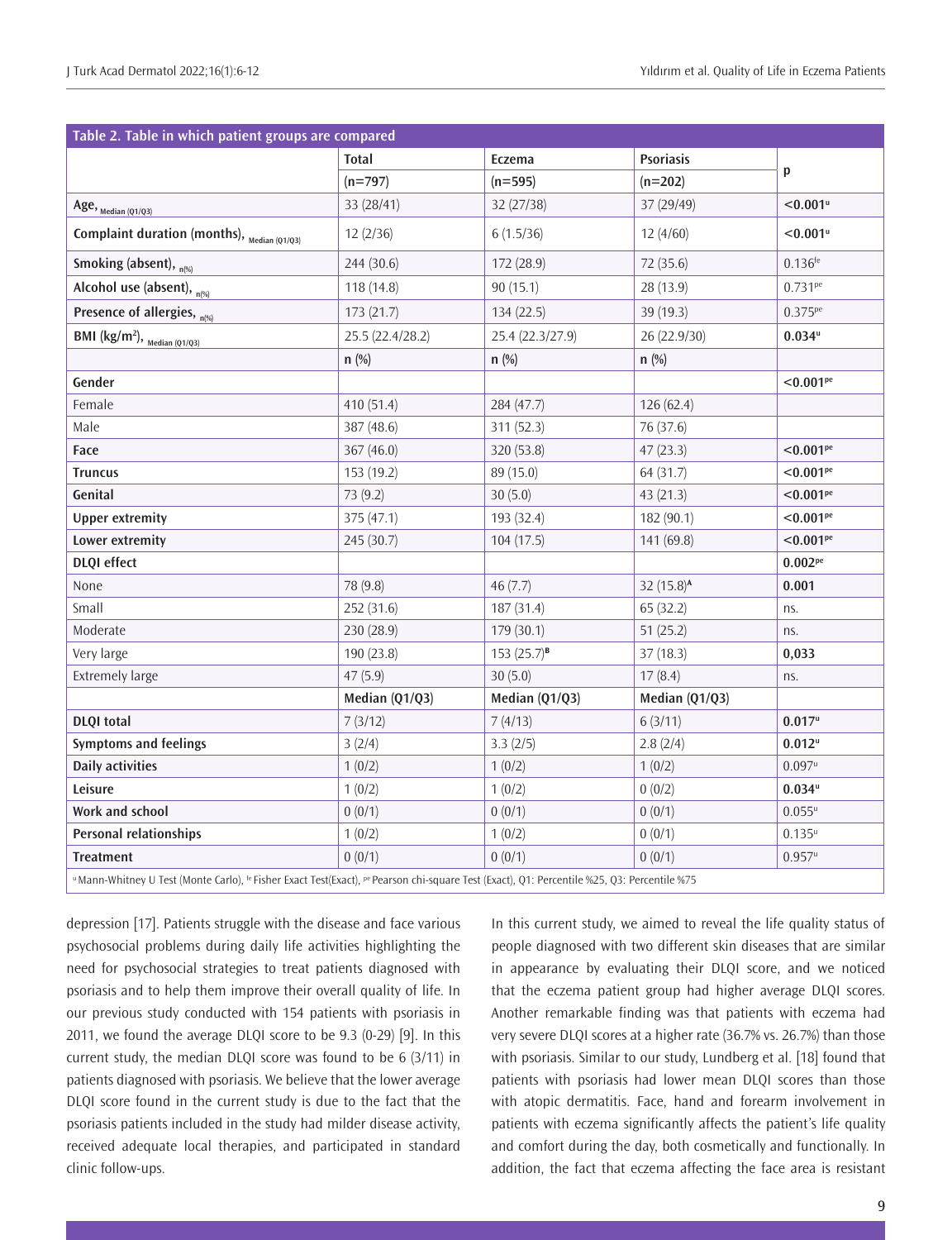| Table 3. Comparison of the groups in terms of comorbid conditions of the patients |              |            |                  |                       |
|-----------------------------------------------------------------------------------|--------------|------------|------------------|-----------------------|
|                                                                                   | <b>Total</b> | Eczema     | <b>Psoriasis</b> |                       |
|                                                                                   | $(n=797)$    | $(n=595)$  | $(n=202)$        | p                     |
|                                                                                   | $n$ (%)      | $n$ (%)    | $n$ (%)          |                       |
| <b>Family history</b>                                                             | 251(31.5)    | 197(33.1)  | 54 (26.7)        | $0.096^{pe}$          |
| Additional skin disease                                                           | 294 (36.9)   | 237 (39.8) | 57(28.2)         | 0.003 <sup>pe</sup>   |
| Disease in medical history                                                        | 351 (44.0)   | 234 (39.3) | 117(57.9)        | < 0.001 <sup>pe</sup> |
| Sinopulmonary disease                                                             | 86 (10.8)    | 61(10.3)   | 25(12.4)         | $0.431^{pe}$          |
| Cancer                                                                            | 10(1.3)      | 6(1.0)     | 4(2.0)           | $0.284$ <sup>fe</sup> |
| Continuous drug use                                                               | 226 (28.4)   | 156 (26.2) | 70 (34.7)        | $0.024^{pe}$          |
| <b>GIS disease</b>                                                                | 33(4.1)      | 24(4.0)    | 9(4.5)           | 0.838 <sup>pe</sup>   |
| Metabolic disease                                                                 | 68(8.5)      | 43(7.2)    | 25(12.4)         | 0.029 <sup>pe</sup>   |
| Cardiovascular disease                                                            | 73 (9.2)     | 40(6.7)    | 33(16.3)         | < 0.001 <sup>pe</sup> |
| Urogenital disease                                                                | 14(1.8)      | 7(1.2)     | 7(3.5)           | $0.056^{fe}$          |
| Neurological disease                                                              | 18(2.3)      | 9(1.5)     | 9(4.5)           | $0.025$ <sup>fe</sup> |
| Musculoskeletal disease                                                           | 33(4.1)      | 15(2.5)    | 18(8.9)          | < 0.001 <sup>pe</sup> |
| Hepatobiliary disease                                                             | 17(2.1)      | 12(2.0)    | 5(2.5)           | $0.778^{fe}$          |
| <b>Thyroid disease</b>                                                            | 46(5.8)      | 30(5.0)    | 16(7.9)          | $0.161^{pe}$          |
| Psychiatric illness                                                               | 17(2.1)      | 9(1.5)     | 8(4.0)           | $0.048^{fe}$          |
| Female/Male hormonal disorders                                                    | 121(15.2)    | 74 (12.4)  | 47(23.3)         | < 0.001 <sup>pe</sup> |
| fe Fisher Exact test (exact), <sup>pe</sup> Perason chi-square test (exact)       |              |            |                  |                       |

to conventional treatments emerges as an significant challenge [18,19]. In our study, we think that the acute and widespread occurrence of face involvement in patients with eczema may be associated with higher DLQI scores in the patients, and the increase in the symptoms-emotions and leisure time sub-criteria is due to this psychosocial influences and treatment difficulty.

In a study conducted by Araya et al. [20], the mean DLQI score of patients diagnosed with seborrheic dermatitis was found to be 8.1 (0/27). In the same study, it was emphasized that people with scalp lesions are more severely affected than those where other body parts are affected. Szepietowski et al. [21] found the mean DLQI score of 7.73±5.3 in a study in which patients with seborrheic dermatitis were evaluated, and it is similar to the results of our study involving patients with predominantly seborrheic dermatitis. Holm et al. [22] found the median DLQI score to be 5 (3-9) in a study in which they evaluated the life quality of patients with AD in 2006. In this study, they emphasized that AD has a significant effect on HRQoL, and that mental health, and the social and emotional functioning of patients are affected more than physical function. Similarly, in our study, it was found that symptoms and emotions and leisure time scores were significantly higher than those for physical activity in the patient group with eczema (p<0.005).

There are not sufficient data in the literature regarding the presence of asthma and sinopulmonary disease in eczema or psoriasis patients that result in deterioration in DLQI scores. In our study, in addition to the literature, it was determined that patients with eczema who had allergic diseases ( $p=0.025$ ) and those with sinopulmonary disease (p=0.022) had higher DLQI scores. This situation may be thought to be related to additional factors (such as continuous drug use, atopic structure, and disease burden brought by additional comorbidity) that negatively contribute to the life quality of patients with chronic allergic diseases.

The relationship between eczema and obesity has been described especially in children, and the effect of this condition on the life quality of patients is controversial. Xuan et al. [23] found that BMI affects the life quality of patients with seborrheic dermatitis. Silverberg and Simpson [24] found that obesity was associated with an increased frequency and severity of eczema in adolescents aged 10-17 years, and a deterioration in the general health status of eczema patients. However, measurements were not made with the DLQI in this study. In our study, obesity was found to be correlated with the DLQI total, leisure activity and symptom-feeling effects in patients with eczema, similar to those in psoriasis patients. In our study, we think that the relationship between BMI and DLQI deterioration in eczema patients is an important finding, in contrast to those in the literature.

## **Study Limitations**

There are some limitations to our study. Some of which are due to the fact that patients were followed up in a single center, as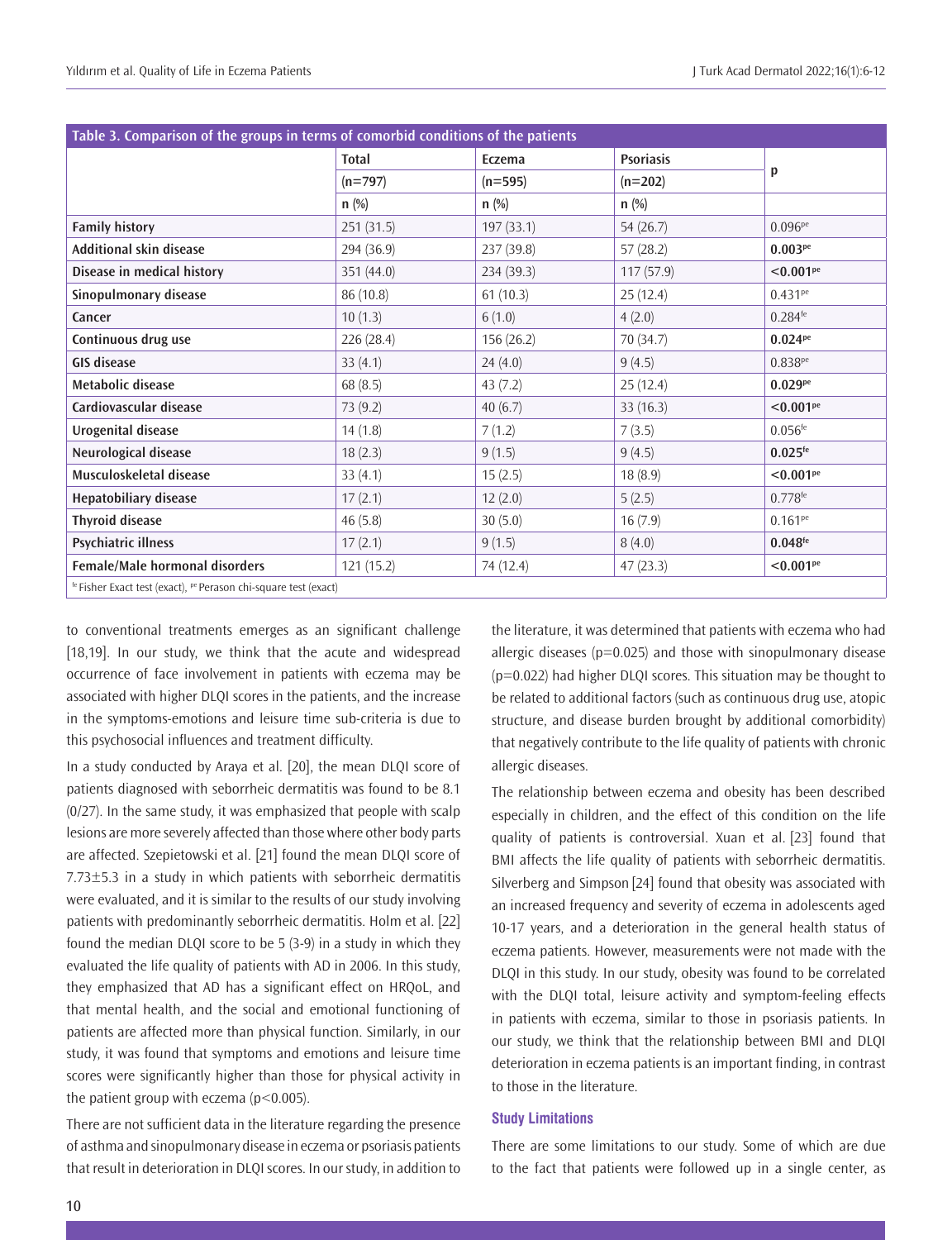| Table 4. Correlation analysis for factors affecting DLQI increase in patients with psoriasis and eczema |                        |           |          |          |                           |
|---------------------------------------------------------------------------------------------------------|------------------------|-----------|----------|----------|---------------------------|
|                                                                                                         |                        |           | Age      | BMI      | <b>Complaint duration</b> |
|                                                                                                         | DLQI total             | r         | 0.034    | 0.161    | 0.054                     |
|                                                                                                         |                        | p         | 0.630    | 0.022    | 0.445                     |
|                                                                                                         | Symptoms and feelings  | r         | 0.024    | 0.050    | $-0.017$                  |
|                                                                                                         |                        | p         | 0.739    | 0.478    | 0.808                     |
|                                                                                                         | Daily activities       | r         | 0.052    | 0.118    | 0.112                     |
|                                                                                                         |                        | p         | 0.466    | 0.093    | 0.111                     |
| <b>Psoriasis</b>                                                                                        | Leisure                | r         | 0.015    | 0.194    | 0.078                     |
|                                                                                                         |                        | p         | 0.831    | 0.006    | 0.270                     |
|                                                                                                         |                        | $r_{\rm}$ | 0.004    | 0.103    | 0.075                     |
|                                                                                                         | Work and school        | p         | 0.959    | 0.145    | 0.289                     |
|                                                                                                         | Treatment              | r         | 0.135    | 0.222    | 0.101                     |
|                                                                                                         |                        | p         | 0.055    | 0.002    | 0.154                     |
|                                                                                                         | Personal relationships | r         | 0.058    | 0.173    | $-0.021$                  |
|                                                                                                         |                        | p         | 0.410    | 0.014    | 0.768                     |
|                                                                                                         | DLQI total             | r         | 0.034    | 0.086    | $-0.004$                  |
|                                                                                                         |                        | р         | 0.413    | 0.037    | 0.923                     |
|                                                                                                         |                        | $r_{\rm}$ | 0.046    | 0.103    | $-0.004$                  |
|                                                                                                         | Symptoms and feelings  | p         | 0.258    | 0.012    | 0.923                     |
| Eczama                                                                                                  | Daily activities       | r         | 0.022    | 0.064    | $-0.002$                  |
|                                                                                                         |                        | р         | 0.590    | 0.122    | 0.956                     |
|                                                                                                         | Leisure                | $r_{\rm}$ | 0.087    | 0.09     | $-0.021$                  |
|                                                                                                         |                        | p         | 0.033    | 0.027    | 0.615                     |
|                                                                                                         | Work and school        | r         | 0.010    | $-0.002$ | $-0.036$                  |
|                                                                                                         |                        | p         | 0.810    | 0.953    | 0.384                     |
|                                                                                                         | Treatment              | $r_{\rm}$ | $-0.008$ | 0.072    | 0.000                     |
|                                                                                                         |                        | p         | 0.843    | 0.080    | 0.997                     |
|                                                                                                         | Personal relationships | r         | 0.104    | 0.116    | $-0.036$                  |
|                                                                                                         |                        | p         | 0.011    | 0.004    | 0.385                     |
| Spearman's rho test, r: Correlation coefficient                                                         |                        |           |          |          |                           |

patient selection causes numerical differences between the groups, and there was no information about the patients' education levels, employment and income status. In addition, the relationship between disease severity and DLQI could not be clearly evaluated because scoring systems that evaluate the disease severity of the patients (Psoriasis Area Severity Index and Eczema Area and Severity Index) were not used. We think that the fact that the DLQI scores of the patients in our study are at a higher level compared to the literature can be explained by this situation.

# **Conclusion**

In conclusion, in our study, we found that the DLQI life quality of patients diagnosed with eczema, was affected in a moderatenegative way, similar to that in those with psoriasis. We found that this deterioration increased in both groups in parallel with

obesity. Follow-up of these diseases in a multidisciplinary manner, in which comorbid conditions are considered, optimal treatments are performed and weight control is addressed is very important in terms of improving the social, psychological and cognitive conditions of patients.

# **Ethics**

**Ethics Committee Approval:** Ethical permission for conducting this study was obtained from the Ethics Committee of Kocaeli University in the province where the relevant institution is located (approval number: 2016/172, date:17.02.2016).

**Informed Consent:** All patients were informed about the study and informed consent was obtained.

**Peer-review:** Externally and internally peer-reviewed.